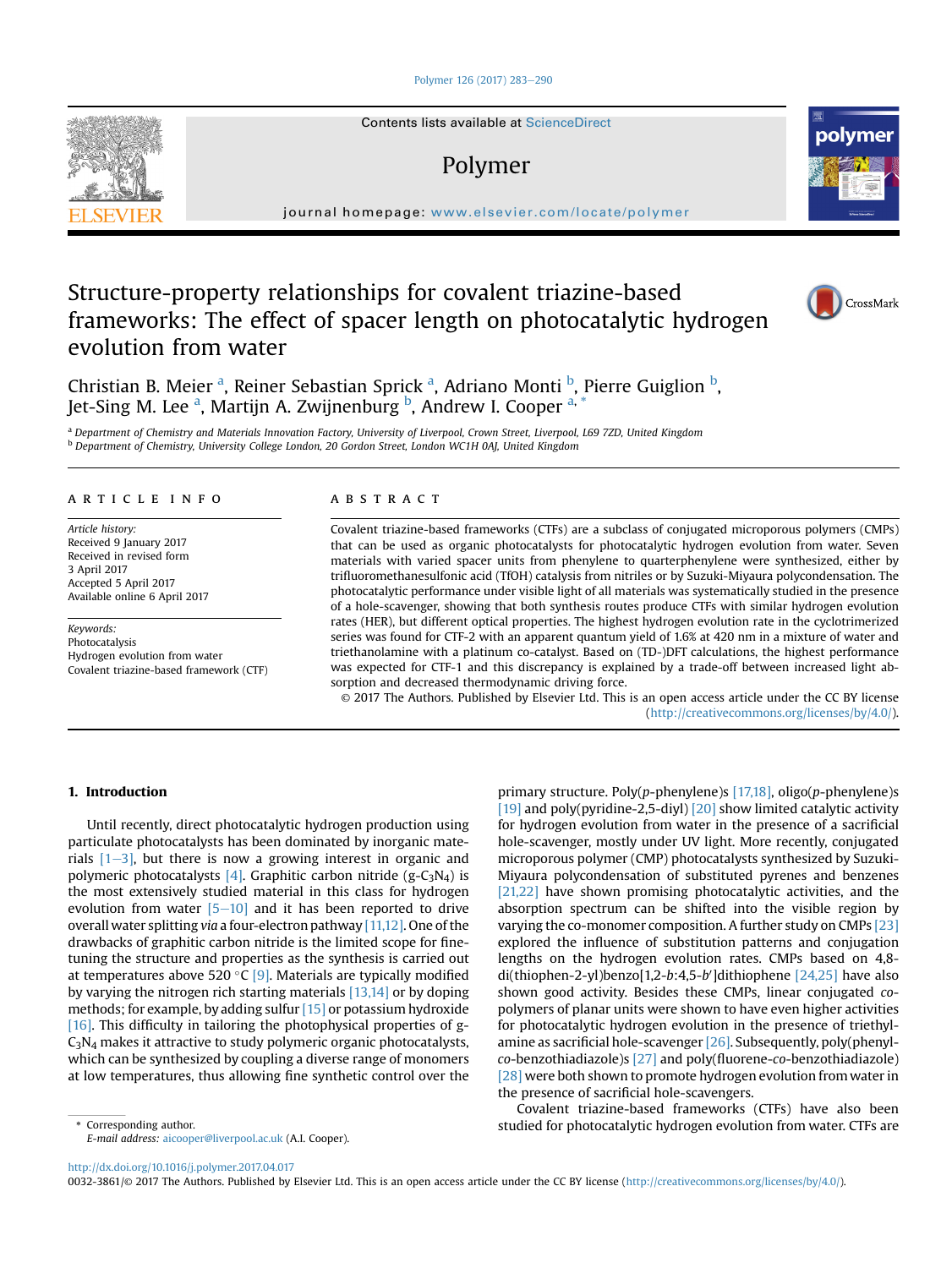similar to  $g - C_3N_4$  in terms of their high nitrogen content and their synthesis which often, but not always, involves ionothermal approaches in molten salt or molten eutectic salt mixtures with temperatures over 350 °C [\[29](#page-6-0)-[32\].](#page-6-0) CTFs for photocatalysis were prepared previously by condensation of 1,3,5-tris(4-formyl-phenyl) triazine and 2,5-diethyoxy-terephthalohydrazide to form hydrazones at 120 $\degree$ C via microwave synthesis [\[33\]](#page-6-0) and also obtained by a thermal azine formation form 4,4′,4″-(1,3,5-triazine-2,4,6-triyl)tris [benzaldehyde] and hydrazine at 120  $^{\circ}$ C [\[34\]](#page-6-0). Other CTF photocatalysts were synthesized by acid catalyzed, low temperature trimerizations of nitrile precursors, such as tetra(4-cyanophenyl) ethylene (25 $\degree$ C) [\[35\],](#page-6-0) terephtalonitrile and methylterephthalonitrile  $(0 °C)$  [\[36\]](#page-6-0).

In this study, we prepared a range of structurally related CTFs using low temperature synthesis routes and explored the effect of structure and synthesis conditions on photocatalytic hydrogen evolution under sacrificial conditions.

## 2. Methods

All reagents were obtained from Sigma-Aldrich or from Alfa Aesar and used as received, except for  $[1,1';4',1''$ -terphenyl]-4,4"dicarbonitrile (M3) and [1,1':4',1":4",1'''-quaterphenyl]-4,4'''-dicarbonitrile (M4), which were synthesized according to literature procedures [\[37,38\]](#page-6-0). 2,4,6-Tris(4-bromophenyl)-1,3,5-triazine (M5) was synthesized via acid catalyzed trimerization and 2,4,6-tris-[4- (4,4,5,5-tetramethyl-1,3,2-dioxaborolan-2-yl)phenyl]-1,3,5-

triazine (M6) was synthesized using a modified Miyaura-borylation protocol [\[21\]](#page-6-0). Water for the hydrogen evolution experiments was purified using an ELGA LabWater system with a Purelab Option S filtration and ion exchange column ( $\rho = 15$  M $\Omega$  cm) without pH level adjustment. Reactions were carried out under nitrogen atmosphere using standard Schlenk techniques. CHN Analysis was performed on a Thermo EA1112 Flash CHNS-O Analyzer using standard microanalytical procedures. The UV-visible absorption spectra of the polymers were recorded on a Shimadzu UV-2550 UV-Vis spectrometer as powders in the solid state. The ball milled polymer powders were prepared by grinding the polymer samples in a Retsch 400 MM mixer mill at a frequency of 30 Hz for 30 min. The mixer mill was equipped with 10 mL stainless steel grinding jars that contained two stainless steel grinding balls with a diameter of 7 mm. (TD-)DFT calculations were performed using the Turbomole 6.6 code [\[39\],](#page-6-0) the B3LYP [\[40,41\]](#page-6-0) density functional and the COSMO solvation model  $[42]$ , for more details see the supporting information.

## 2.1. Hydrogen evolution experiments

A flask was charged with the polymer powder (25 mg), water (20.0 mL), triethanolamine (5.0 mL),  $H_2PtCl_6$  solution (0.02 mL, 8 wt % in H2O) or with the polymer powder (25 mg), water (20.0 mL), triethylamine (2.5 mL), methanol (2.5 mL),  $H_2PtCl_6$  solution (0.02 mL, 8 wt % in  $H_2O$ ) and sealed with a septum. The resulting suspension was ultra-sonicated for 10 min until the photocatalyst was well dispersed before degassing by  $N_2$  bubbling for 30 min. The reaction mixture was side-illuminated with a 300 W Newport Xe light-source (Model: 6258, Ozone free) for the time specified. The lamp was cooled and IR light cut out by water circulating through a metal jacket with quartz windows. Gas samples were analyzed with a Bruker gas chromatograph.

# 2.2. General procedure for the acid catalyzed trimerization polymerization

Trifluoromethanesulfonic acid and  $CHCl<sub>3</sub>$  were added to a flask

under nitrogen and the monomer dissolved in chloroform was added with a syringe pump at a rate of 2 ml min $^{-1}$ . The reaction was stirred for 48 h before it was poured onto an aqueous ammonia solution  $(28.0-30.0\% \text{ NH}_3 \text{ basis})$  to neutralize the trifluoromethanesulfonic acid. The suspension was left stirring for 1 h after the addition of the ammonia solution. The resulting solid was filtered, washed successively with dichloromethane, ethanol, water and methanol. The samples were dried under vacuum at 75  $\degree$ C overnight to obtain the polymer.

#### 2.2.1. CTF-1

Trifluoromethanesulfonic acid (2.83 mL, 32.0 mmol), CHCl3 (5.00 mL) and 1,4-dicyanobenzene (513 mg, 4.00 mmol) in 40 mL  $CHCl<sub>3</sub>$  were used in the polymerization. After the addition of the monomer, the solution was heated to 50  $\degree$ C for 1 day, cooled to room temperature and continued with the general procedure. After work-up, the product was obtained as a white powder (328 mg) in 63% yield. Calc. for  $(C_4H_2N)_n$ : C, 74.99; H, 3.15; N, 21.86%; Found: C, 57.71; H, 3.72; N, 15.88%.

## 222 CTF-2

Trifluoromethanesulfonic acid (2.83 mL, 32.0 mmol), CHCl3 (5.00 mL) and 4,4'-biphenyldicarbonitrile (817 mg, 4.00 mmol) in 40 mL CHC $l_3$  were used in the polymerization. After work-up, the product was obtained as a pale yellow powder (600 mg) in 73% yield. Calc. for  $(C_7H_4N)_n$ : C, 82.33; H, 3.95; N, 13.72%; Found: C, 75.88; H, 3.81; N, 12.21%; Found for the ball milled sample C, 75.62; H, 3.81; N, 12.17%.

#### 2.2.3. CTF-3

Trifluoromethanesulfonic acid (0.40 mL, 4.48 mmol), CHCl<sub>3</sub>  $(0.10 \text{ mL})$  and  $[1,1';4',1''$ -terphenyl]-4,4"-dicarbonitrile  $(157 \text{ mg})$ 560  $\mu$ mol) in 0.56 mL CHCl<sub>3</sub> were used in the polymerization. After work-up, the product was obtained as a pale green powder (110 mg) in 70% yield. Calc. for  $(C_{10}H_6N)_n$ : C, 85.69; H, 4.31; N, 9.99%; Found: C, 81.54; H, 4.57; N, 8.90%.

#### 2.2.4. CTF-4

Trifluoromethanesulfonic acid (0.40 mL, 4.48 mmol), CHCl<sub>3</sub>  $(0.10 \text{ mL})$  and  $[1,1':4',1'':4'',1'''$ -quarter-phenyl]-4,4'''-dicarbonitrile (200 mg, 560  $\mu$ mol) in 0.56 mL CHCl<sub>3</sub> were used in the polymerization. After work-up, the product was obtained as a pale green powder (164 mg) in 82% yield. Calc. for  $(C_{13}H_8N)_n$ : C, 87.62; H, 4.52; N, 7.86%; Found: C, 82.39; H, 4.47; N, 7.55%.

# 2.3. General procedure for the Pd(0)-catalyzed Suzuki-Miyaura polycondensation

The flask was charged with the monomers, N,N-dimethylformamide, an aqueous solution of  $K_2CO_3$  (2.0 M) and degassed by bubbling with  $N_2$  for 30 min [Pd(PPh<sub>3</sub>)<sub>4</sub>] (1.2 mol %) was added and the solution was degassed by bubbling with  $N_2$  for 10 min before heated to 150  $\degree$ C for 48 h. The mixture was cooled to room temperature and poured into water. The precipitate was collected by filtration and washed with  $H<sub>2</sub>O$  and methanol. Further purification of the polymer was carried out by Soxhlet extraction with cyclopentyl methyl ether for two days and the product was dried under reduced pressure at  $125$  °C.

### 2.3.1. CTF-2 Suzuki

2,4,6-Tris[4-(4,4,5,5-tetramethyl-1,3,2-dioxaborolan-2-yl) phenyl]-1,3,5-triazine (500 mg, 728 µmol), 2,4,6-tris(4bromophenyl)-1,3,5-triazine (397 mg, 728 µmol), N,N-dimethylformamide (10.9 mL), aqueous  $K_2CO_3$  (2.0 M, 2.18 mL) and  $[Pd(PPh<sub>3</sub>)<sub>4</sub>]$  (10.1 mg, 1.2 mol %) were used in the polymerization.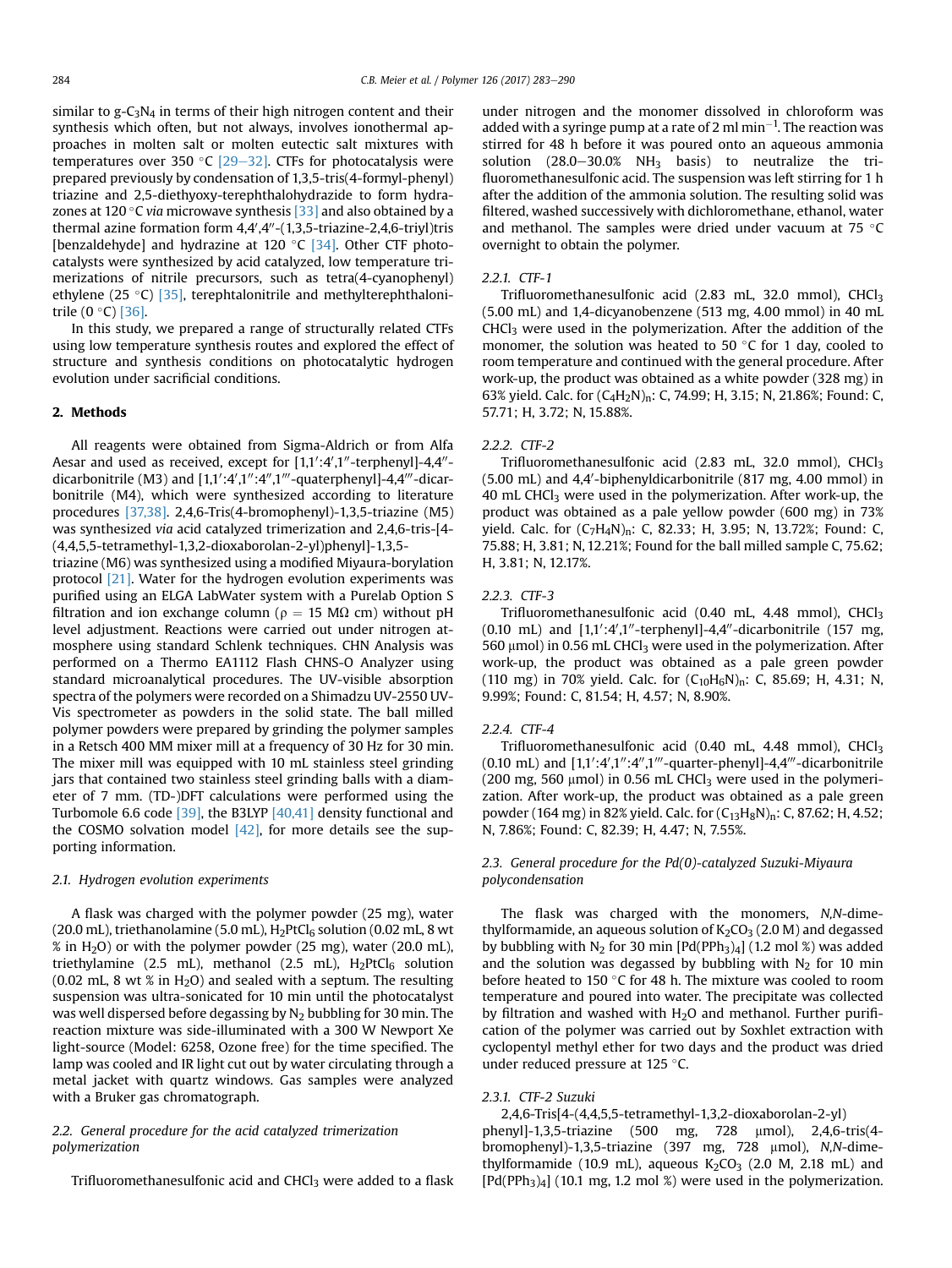After work-up, the product was obtained as a pale yellow powder (440 mg) in 98% yield. Calc. for  $(C_7H_4N)_n$ : C, 82.33; H, 3.95; N, 13.72%; Found: C, 69.26; H, 4.84; N 9.00%.

# 2.3.2. CTF-3 Suzuki

1,4-Benzene diboronic acid (182 mg, 1.10 mmol), 2,4,6-tris(4 bromophenyl)-1,3,5-triazine (400 mg, 733 µmol) N,N-dimethylformamide (16.5 mL), aqueous  $K_2CO_3$  (2.0 M, 3.3 mL) and  $[Pd(PPh<sub>3</sub>)<sub>4</sub>]$  (15 mg, 1.2 mol %) were used in the polymerization. After work-up, the product was obtained as a pale green powder (225 mg) in 73% yield. Calc. for  $(C_{10}H_6N)_n$ : C, 85.69; H, 4.31; N, 9.99%; Found: C, 79.60; H, 4.49; N 8.97%.

#### 2.3.3. CTF-4 Suzuki

4,4'-Biphenyldiboronic acid bis(pinacol) ester (71.7 mg, 177 mmol), 2,4,6-tris(4-bromophenyl)-1,3,5-triazine (64.3 mg, 118  $\mu$ mol) N,N-dimethylformamide (2.65 mL), aqueous K<sub>2</sub>CO<sub>3</sub>  $(2.0 M, 0.53 mL)$  and  $[Pd(PPh<sub>3</sub>)<sub>4</sub>]$   $(2.40 mg, 1.2 mol %$  were used in the polymerization. After work-up, the product was obtained as a pale green powder (44.9 mg) in 71% yield. Calc. for  $(C_{13}H_8N)_{n}$ : C, 87.62; H, 4.52; N, 7.86%; Found: C, 67.89; H, 3.89; N 6.12%.

### 3. Results and discussion

We present here a series of CTFs and compare the influence of the phenylene spacer length and the synthesis methods on the photocatalytic hydrogen evolution rate. We further compare the measured properties of these materials with theoretical (TD-)DFT predictions.

Two series of CTFs were synthesized ([Fig. 1](#page-3-0)). CTF-1 to CTF-4 were obtained by acid catalysis and CTF-2 Suzuki to CTF-4 Suzuki were made using palladium chemistry. The numerals in these names refer to the length of the para-phenylene spacers between the triazines in the material (*i.e.*, CTF-1 = phenyl, CTF-2 = biphenyl, etc). CTF-1 to CTF-4 were synthesized via trifluoromethanesulfonic acid (TfOH) catalyzed cyclotrimerization of the corresponding dicyano arenes [\[43\]](#page-6-0). The reaction proceeded well at ambient temperature for 4,4'-biphenyl-dicarbonitrile (M2), [1,1':4',1''-terphenyl]-4,4"-dicarbonitrile  $(M3)$  and :4′,1″:4″,1‴quaterphenyl]-4,4"'-dicarbonitrile (M4). However, in the case of 4,4'-dicyano benzene (M1) [\[36\]](#page-6-0), it was necessary to increase the reaction temperature to 50 °C.

CTF-2 Suzuki to CTF-4 Suzuki were prepared via palladium(0) catalyzed Suzuki-Miyaura type polycondensation of 2,4,6-tris(4 bromophenyl)-1,3,5-triazine (M5) and 2,4,6-tris-[4-(4,4,5,5 tetramethyl-1,3,2-dioxaborolan-2-yl)phenyl]-1,3,5-triazine (M6), 1,4-benzene diboronic acid (M7), or 4,4'-biphenyldiboronic acid bis(pinacol) ester (M8) in N,N-dimethylformamide (DMF) at 150 °C in the presence of aqueous  $K_2CO_3$ . For both sets of materials, the polymers were obtained as powders and ball milled prior to analysis and photocatalysis experiments.

All CTFs were insoluble in common organic solvents tested (i.e., acetone, methanol, hexane, dichloromethane, toluene, tetrahydrofuran, and N,N-dimethylformamide). Fourier-transform infrared spectroscopy (FT-IR) shows a significant decrease in intensity for the aryl nitrile band around 2230-2220  $cm^{-1}$  compared to the monomer for the TfOH catalyzed series (CTF-1 to CTF-4), qualitatively indicating a high degree of polymerization (Fig. S-1, ESI). The FT-IR spectra of the Suzuki-coupled polymers show similar features compared to those prepared by TfOH catalysis, except for the expected absence of a nitrile band. Even though no distinct features in the FT-IR can be assigned to hydrolysis products, partial hydrolysis of unreacted nitrile groups at the end of the polymerization or during work-up in polymers CTF1, CTF-2, and CTF-4 is conceivable. All polymers are porous to nitrogen at 77 K after ball milling, except CTF-1 and CTF-4. CTF-2 shows the highest apparent Brunauer-Emmett-Teller surface area (SA<sub>BET</sub>) of 560 m<sup>2</sup> g<sup>-1</sup>, while all others have SA $_{\rm BET}$  in the range from 200 to 400  ${\rm m^2\,g^{-1}}$ . Polymers CTF-1 and CTF-2 were reported previously to have similar FT-IR spectra and surface areas  $[43]$ . The polymers also show moderate gas uptakes for  $H_2$ , CO<sub>2</sub>, Kr, and Xe (Table S-1, ESI), with CTF-2 showing the highest uptakes for H<sub>2</sub> (5.35 mmol  $g^{-1}$  at 77 K, 1 bar), CO<sub>2</sub> (1.25 mmol g $^{-1}$  at 298 K, 1 bar), Kr (0.45 mmol g $^{-1}$  at 298 K, 0.9 bar), and Xe 1.73 mmol  $g^{-1}$  (298 K, 1 bar). Powder X-ray diffraction patterns were featureless, indicating that both synthesis routes result in amorphous materials without any long-range order (Fig. S-7, ESI). This is probably due to the irreversible nature of the low temperature synthesis routes employed, since dynamic bond formation is believed to be necessary to give crystalline materials [\[44,45\]](#page-6-0). By contrast, limited crystallinity in CTFs has been reported for materials synthesized using ionothermal [\[29,30\]](#page-6-0) and micro-wave routes [\[43\]](#page-6-0). Residual palladium was determined via ICP-OES and found to be 0.27 wt % for CTF-2 Suzuki, 0.07 wt % for CTF-3 Suzuki, and 0.65 wt % for CTF-4 Suzuki (Fig. S-28 and Table S-3, ESI). Energy-dispersive X-ray spectroscopy also confirms that residual palladium is present in the materials synthesized via Suzuki-Miyaura coupling (Table S-4, ESI). Thermogravimetric analysis (TGA) shows that the materials are stable up to  $300\degree C$  (Fig. S-2, ESI), except for CTF-1 which has a decomposition onset of 265  $\degree$ C, possibly indicating a lower degree of polycondensation. Comparing both series of materials, the materials synthesized via TfOH trimerization show an earlier decomposition on-set compared to the polymers made by Suzuki coupling. This could be due to lower molecular weight of the polymers, which might also affect the photo-physical properties (infra vide). In contrast to previous reports [\[36,43\]](#page-6-0), we found that when CTF-1 was synthesized at room temperature, the onset of decomposition was even lower (245 $\degree$ C; Fig. S-3, ESI) and a photocatalytically inactive material was obtained. The samples were isolated after work-up as macroscopic particles (CTF-1, CTF-2 Suzuki, CTF-3 Suzuki, CTF-4 and CTF-4 Suzuki) or as macroscopic flakes (CTF-2 and CTF-3). After ball milling, SEM images of all materials (Fig. S-30–S-33, ESI) were obtained to estimate the decrease in particle size. The particle size of CTF-1 could be reduced from around 100  $\mu$ m-10  $\mu$ m. The average particle size of CTF-2, CTF-3, CTF-2 Suzuki and CTF-3 Suzuki were decreased from several millimeters to smaller particles in the range of a few hundred micrometers. By contrast, the particle size of CTF-4 and CTF-4 Suzuki was not decreased after ball milling, probably due to the softness and lower density of the networks.

UV-visible spectra [\(Fig. 2](#page-4-0)) show that the optical gap of the polymer depends on the length of the 1,4-phenylene linker between the triazine cores. Within the series CTF-1-CTF-4, the optical gap decreases from 2.95 eV to 2.48 eV [\(Table 1](#page-4-0)). A similar trend is observed for series CTF-2 Suzuki to CTF-4 Suzuki, but these materials fall within a much narrower range  $(2.93 \text{ eV} - 2.85 \text{ eV})$ . As such, the synthesis route seems to have an important impact on the photophysical properties of the materials, possibly due to differences in defects within the material and end-groups. In both series, the material with four-phenylene spacers (CTF-4 and CTF-4 Suzuki) is the most red-shifted and has the smallest optical gap (see [Fig. 3\)](#page-4-0).

All materials are weakly fluorescent upon excitation at 280 nm and show two characteristic maxima (Fig. S-5 and Fig. S-6, ESI). The maxima fall between 367 and 374 nm for the first peak and 448 and 476 nm for the second peak. No coherent trends can be found within either series of polymers, and the observed Stokes' shifts are small, possibly an indication of rigidity.

We tested all materials for photocatalytic hydrogen evolution from water in the presence of triethanolamine (TEOA, 20 vol %) acting as a sacrificial hole-scavenger [\[32,34,36\]](#page-6-0). For improved performance, the materials were loaded with 3 wt % platinum as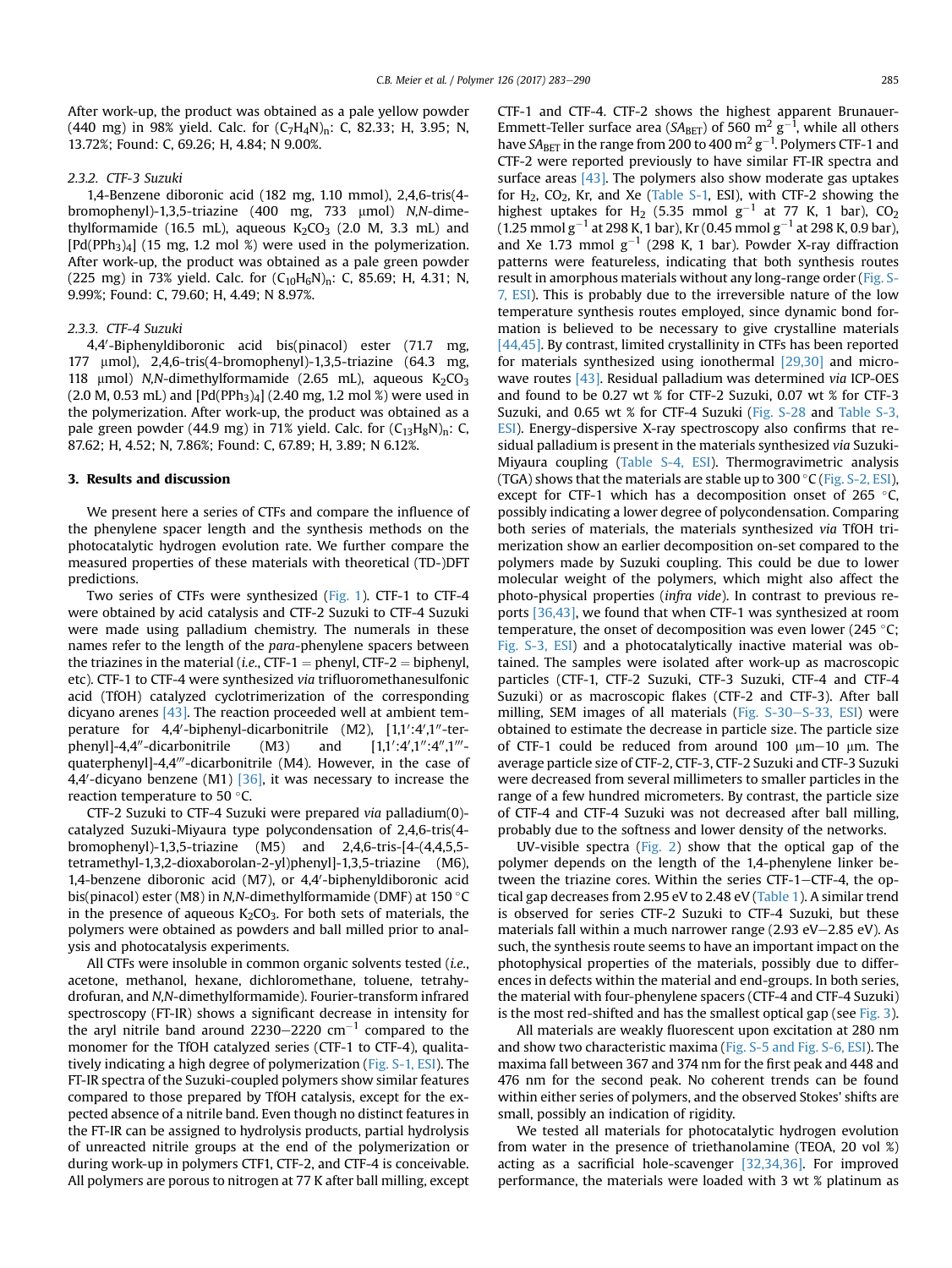<span id="page-3-0"></span>

Fig. 1. Synthetic scheme for covalent triazine-based frameworks (CTFs) showing their representative repeating units: a) Trifluoromethanesulfonic acid catalyzed cyclotrimerization and b) Suzuki-Miyaura type polycondensation. Note that these simplified schematic representations do not show the defects and end-groups that will be present in these amorphous, porous networks.

the co-catalyst by in situ photodeposition of  $H_2PtCl_6$  [\[24,36,46\].](#page-6-0) For CTF-2, Pt particles with diameters in the range of  $17-33$  µm were observed (Fig. S-34, ESI). All materials, with the exception of CTF-4 and CTF-4 Suzuki, were found to produce hydrogen under visiblelight irradiation (>420 nm). The hydrogen evolution rates of all as-synthesized CTF samples were low, as the polymer powders were macroscopic flakes that were only poorly dispersible in the aqueous mixture (Fig. S-35, ESI). These issues were solved by ball milling the samples and we obtained hydrogen evolution rates of 35 µmol  $g^{-1}$  h<sup>-1</sup> for CTF-1, 296 µmol  $g^{-1}$  h<sup>-1</sup> for CTF-2, and 45  $\mu$ mol g $^{-1}$  h $^{-1}$  for CTF-3 under >420 nm irradiation. When the

materials were synthesized via Pd(0)-cross coupling reaction, slightly lower photocatalytic activities for the analogous polymers CTF-2 Suzuki (265  $\mu$ mol g<sup>-1</sup> h<sup>-1</sup>) and CTF-3 Suzuki (44 µmol  $g^{-1}$  h<sup>-1</sup>) were found when tested in the presence of the platinum co-catalyst, although these differences are probably smaller than the reproducibility of these measurements. These CTF materials show lower, but still significant, activity even without added platinum co-catalyst; e.g. for CTF-2 Suzuki, the hydrogen evolution rate drops from 265  $\mu$ mol g<sup>-1</sup> h<sup>-1</sup> with platinum co-catalyst to 121  $\mu$ mol g<sup>-1</sup> h<sup>-1</sup> without added platinum (Fig. 19, ESI). As for organic solar cells  $[47-49]$  $[47-49]$  $[47-49]$ , residual palladium is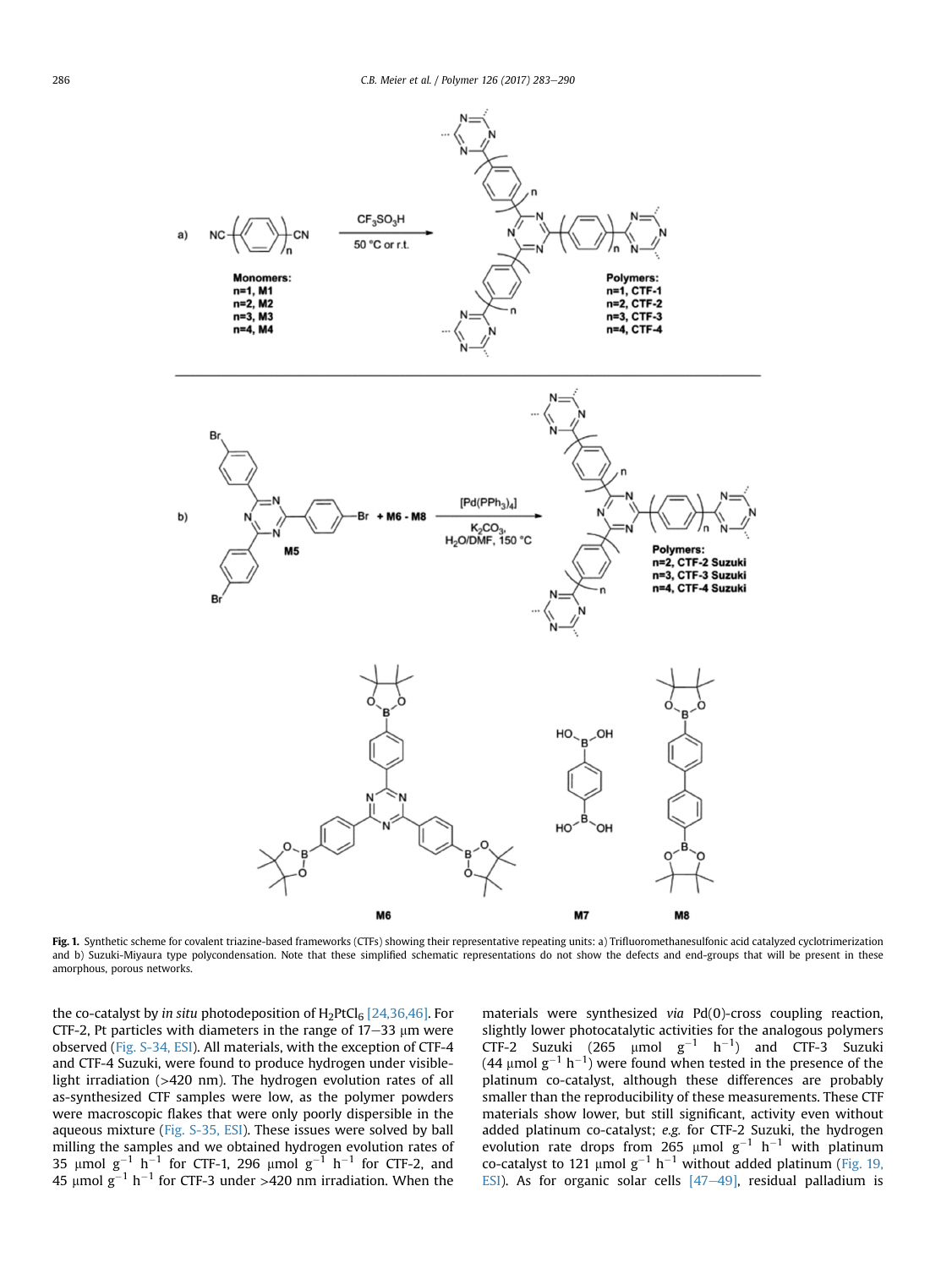<span id="page-4-0"></span>

Fig. 2. UV-Visible reflectance spectra of the polymers measured in the solid-state (normalized intensities).



Fig. 3. The photocatalytic hydrogen evolution rates (HER) are correlated with the length of the phenylene spacers between the triazine units (open symbols: CTF Suzuki, filled symbols: acid-catalyzed CTF). Each measurement was performed with 25 mg ball milled catalyst from water/triethanolamine mixtures (90 vol %/10 vol %) with 3 wt % platinum co-catalyst under visible-light irradiation ( $\lambda > 420$  nm). The error bars for CTF-1, CTF-2 Suzuki, CTF-3 and CTF-3 Suzuki are below 5  $\mu$ mol  $g^{-1}$  h<sup>-1</sup>.

found as particles in these polymers, which have been suggested to act as co-catalysts in a recent report on photocatalytically active CMPs [\[24\].](#page-6-0) Palladium was also reported to be active in conjunction with g-C<sub>3</sub>N<sub>4</sub> [\[50\],](#page-6-0) albeit with a lower activity than platinum, in line with the trends observed here. In contrast, CTF-2 does not produce hydrogen in absence of the Pt co-catalyst from water/



Fig. 4. Wavelength dependency of the photocatalytic hydrogen evolution for CTF-2 ball milled using band-pass filters (420 nm, 500 nm, 550 nm and 600 nm  $+$  10 nm, FWHM). The suspension of the polymer in water with 20 vol % of triethanolamine and 3 wt % Pt was measured in a quartz cuvette with an area of 7.8 cm<sup>2</sup> for an illumination time of at least 5 h.

triethanolamine solution (Fig. S-19, ESI). No hydrogen could be detected from suspensions of CTF-2 in water (Fig. S-20, ESI), CTF-2 water platinum particle suspensions (Fig. S-20, ESI), and from water/triethanolamine solutions in the absence of photocatalysts (Fig. S-21, ESI). The apparent quantum yield (AQY) [\[51\]](#page-6-0) of CTF-2 was calculated to be 1.6% at 420 nm  $(\pm 10 \text{ nm}, \text{FWHM}, \text{Fig. 4})$ , which is higher than poly(p-phenylene) (AQY<sub>420 nm</sub> = 0.4%) but lower than poly(dibenzo[*b*,*d*]thiophene sulfone-*co*-phenylene) (AQY<sub>420</sub>)  $poly(dibenzo[b,d]thiophene)$  $_{nm}$  = 7.2%) [\[26\].](#page-6-0) No photocatalytic activity was found under 600 nm, 550 nm or 500 nm illumination using band-pass filters, indicating that the hydrogen evolution is indeed a photocatalytic process. Furthermore, photocurrents were measured for CTF-1, CTF-2, and CTF-4 under >420 nm illumination, these show that the process is indeed photocatalytic (Fig. S-29, ESI).

The photocatalytic stability of CTF-2 was also tested under 1 Sun illumination (using an ABA-certified solar-simulator as the light source) for a total of 38 h. The performance slightly decreased after three hours, but stabilized to a constant evolution rate of 526 µmol  $g^{-1}$  h<sup>-1</sup>. After 38 h, the polymer evolved more hydrogen than present in the material, ruling out decomposition of the polymer as the source of hydrogen.

Calculations were performed using our established computational approach [\[52,53\]](#page-7-0) based around density functional theory calculations on cluster models of the CTF materials (Fig. S-44, ESI). The results of these calculations are presented in [Fig. 5](#page-5-0) and suggest

 $\mu$ mm HER >420 nm<sup>e</sup>/ $\mu$ mol g<sup>-1</sup> h<sup>-1</sup>

|--|

| ıble 1<br>notophysical properties and hydrogen evolution rates (HERs) for the polymer photocatalysts. |                            |                                           |                                        |                                |            |  |
|-------------------------------------------------------------------------------------------------------|----------------------------|-------------------------------------------|----------------------------------------|--------------------------------|------------|--|
| Polymer                                                                                               | Optical gap $^{\rm a}$ /eV | $\lambda_{\text{max}}^{\text{b}}$ /nm, eV | Predicted $\lambda_{\text{max}}^c$ /eV | $\lambda_{\rm em}^{\rm d}$ /nm | HER > 42   |  |
| CTF-1                                                                                                 | 2.95                       | 354, 3.50                                 | 3.85                                   | 374, 469                       | $35 + 1$   |  |
| CTF-2                                                                                                 | 2.73                       | 398, 3.12                                 | 3.49                                   | 367, 448                       | $296 + 11$ |  |

<sup>a</sup> The optical gap was calculated from the on-set of absorption in the solid-state UV-vis spectrum.

<sup>b</sup>  $\lambda_{\text{max}}$  was determined from the peak maximum of the most red-shifted peak in the solid state UV-vis spectrum.<br>
<sup>c</sup> The predicted  $\lambda_{\text{max}}$  were obtained from TD-B3LYP calculations on LT<sub>2</sub>L<sub>4</sub> cluster models of th

**CTF-3** 2.62 404, 3.07 3.27 372, 468 45 ± 1 **CTF-4** 2.48 2.48 382, 3.25 3.17 372, 476 0<sup>f</sup> **CTF-2 Suzuki** 2.93 365, 3.40  $-$ <sup>g</sup> 365, 3.40  $-$ <sup>g</sup> 373, 466 265  $\pm$  5 **CTF-3 Suzuki** 2.88 377, 3.29  $-8$  370, 452  $44 \pm 2$ **CTF-4 Suzuki** 2.85 387, 3.20  $-$ <sup>g</sup> 371, 467 0<sup>f</sup>

f No hydrogen evolved during a typical 5 h run.<br> $$$  See CTE-2 to CTE-4 for predicted values

See CTF-2 to CTF-4 for predicted values.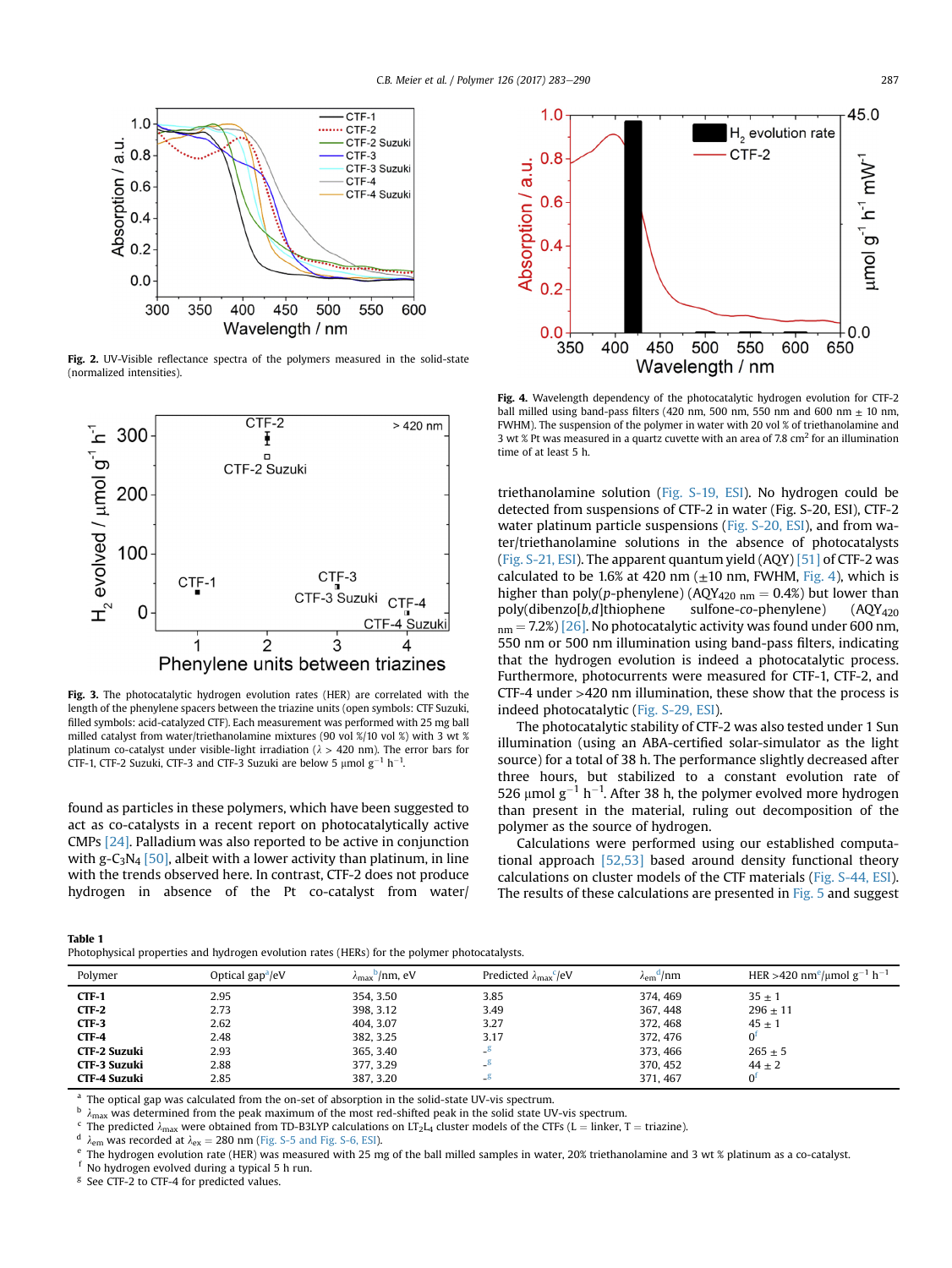<span id="page-5-0"></span>

Fig. 5. Predicted values of the IP<sup>\*</sup>, EA<sup>\*</sup>, IP and EA standard reduction potentials of CTF-1 to CTF-4 for expanded cluster models (Fig. S-44, ESI) vs. the calculated standard reduction potentials of proton reduction (blue line), water oxidation (red line) and triethylamine oxidation (grey line). All potentials are calculated for  $pH = 7$  and a relative dielectric permittivity of 80.1 (water). (For interpretation of the references to colour in this figure legend, the reader is referred to the web version of this article.)

that the thermodynamic driving force for proton reduction is similar for all materials (difference between EA; red line, and the proton reduction potential; blue line). However, the predicted driving force for the oxidation of the sacrificial hole-scavenger decreases within the series from CTF-1 to CTF-4. In Fig. 5 the oxidation of triethylamine to diethylamine and acetaldehyde is shown (difference between IP; blue line, and the triethylamine oxidation potential; grey line), but similar conclusions can be drawn for any sacrificial hole-scavenger as the oxidation potential of a sacrificial hole-scavenger is independent of the material studied. Results for the excited state EA\* and IP\* potentials are discussed in more detail in the supporting information.

In comparison to our measurements, this at first appears to be inconsistent with the fact that CTF-2 is the most active material, especially under illumination with a solar simulator. The photocatalytic activity of these materials is, however, the product of several properties, such as the driving force for both half-reactions and the number of photons absorbed, as well as the ease of charge transport [\[54\].](#page-7-0) We therefore investigated in more detail the spectral effects on the observed activity for CTF-1 and CTF-2.

Going from >420 nm irradiation to broad spectrum illumination with a Xe lamp and a >295 nm cut-off filter (Fig. S-24, ESI) leads to an increase in the hydrogen evolution rate from 35  $\mu$ mol g<sup>-1</sup> h<sup>-1</sup> to 94  $\mu$ mol g<sup>-1</sup> h<sup>-1</sup> for CTF-1 and from 296  $\mu$ mol g<sup>-1</sup> h<sup>-1</sup> to 374  $\mu$ mol  $g^{-1}$  h<sup>-1</sup> for CTF-2 (Fig. S-11, ESI). This increased activity is caused by absorption of UV-photons, showing that CTF-1 is more active under >295 nm UV-light and has limited absorption of visible light photons. We also compared the activity of CTF-1 and CTF-2 when illuminated with exclusively UV light using a U-340 band-pass filter  $(260-390 \text{ nm})$ , see Fig. S-24, ESI for transmission characteristics). Under these conditions, CTF-1 slightly outperforms CTF-2, evolving 118  $\mu$ mol g $^{-1}$  h $^{-1}$  vs. 111  $\mu$ mol g $^{-1}$  h $^{-1}$ , respectively. Considering all these measurements and our calculations, it appears that the experimentally observed maximum in visible light activity in the series for CTF-2 is the result of a trade-off between the total amount of light absorbed and the thermodynamic driving force for the oxidation reaction. Along the series from CTF-1 to CTF-4, the amount of light absorbed increases as the optical gap decreases, while the driving force for the oxidation of a sacrificial hole-scavenger, i.e. triethanolamine or triethylamine, decreases within the series.

Calculations also predict that CTF-4 should evolve hydrogen in the presence of triethylamine, which is in contrast to the observed lack of activity in experiment when using triethanolamine as sacrificial hole-scavenger. As in previous studies [\[21,23,26\]](#page-6-0), we therefore tested the materials in water/triethylamine/methanol mixtures under >420 nm illumination. The addition of methanol has been found previously to act as a co-solvent, thus avoiding phase separation between water and triethylamine [\[23,26\],](#page-6-0) and also to improve surface wettability for hydrophobic polymers. For ball milled CTF-2, the hydrogen evolution rates under visible-light are slightly higher when using water/methanol/triethylamine mixtures compared to water/triethanolamine mixtures (358 vs. 296  $\mu$ mol g<sup>-1</sup> h<sup>-1</sup>). For CTF-1 and CTF-3, the hydrogen evolution rates nearly double from 35 to 66  $\mu$ mol  $g^{-1}$  h<sup>-1</sup> and from 45 to 79  $\mu$ mol g<sup>-1</sup> h<sup>-1</sup>, respectively, with the water/triethylamine/ methanol system. More importantly, this mixture leads to a low hydrogen evolution rate of 24  $\mu$ mol g<sup>-1</sup> h<sup>-1</sup> for CTF-4, in line with our prediction that this polymer should be able to evolve hydrogen. The fact that no visual improvement could be observed in polymer dispersibility in water/methanol/triethylamine mixtures in comparison to water/triethanolamine mixtures suggests that the increased hydrogen evolution activity for CTFs might result from the easier oxidation of triethylamine compared to triethanolamine.

#### 4. Conclusions

The photocatalytic hydrogen evolution rates of seven CTFs using sacrificial hole-scavengers were studied and the results were compared with the predictions of (TD)-DFT calculations. The photocatalytic activity is not significantly different for materials synthesized using catalyzed trimerization or Suzuki-Miyaura type polycondensation, despite some differences in the optical properties. In both series of polymers, UV-vis spectra show a trend of decreasing optical gaps as the phenylene spacer length increases. CTF-2 showed the highest hydrogen evolution rate under visible light using triethanolamine as sacrificial hole-scavenger and this shows that microporosity does not preclude efficient photocatalytic water reduction. This is noteworthy, since in principle microporosity might reduce charge transport rates in the solid state, which could offset gains in mass transport. Under UV light, the activity of CTF-2 increased slightly, whereas CTF-1 evolved nearly twice the amount of hydrogen in comparison to the irradiation >420 nm. These results suggest that the absorption of visible photons is limited in CTF-1 and therefore decreases its hydrogen evolution rate under these conditions. This observation is supported by calculations predicting CTF-1 to have the largest thermodynamic driving force in the series from CTF-1 to CTF-4. In general, the trend in the activity of the CTF series and the origin of the maximum in hydrogen evolution rate for CTF-2 appears to be a combination of the thermodynamic driving force and the optical gap, highlighting how the activity of a material can be controlled by structural property tuning. Residual palladium in the Suzuki-Miyaura derived materials seems to act as a co-catalyst, however, the photocatalytic activity can be further improved by the addition of platinum. Finally, CTF-2 shows a stable hydrogen evolution rate under simulated solar light for at least 38 h, evolving more hydrogen than present in the material and showcasing the stability of the material.

#### Acknowledgements

We thank the Engineering and Physical Sciences Research Council for financial support under Grant EP/N004884/1. M.A.Z. furthermore acknowledge EPSRC for a Career Acceleration Fellowship (Grant EP/I004424/1). We acknowledge computational time on the EPSRC National Service for Computational Chemistry Software. C.B.M. thanks Rob Clowes for help with sorption measurements.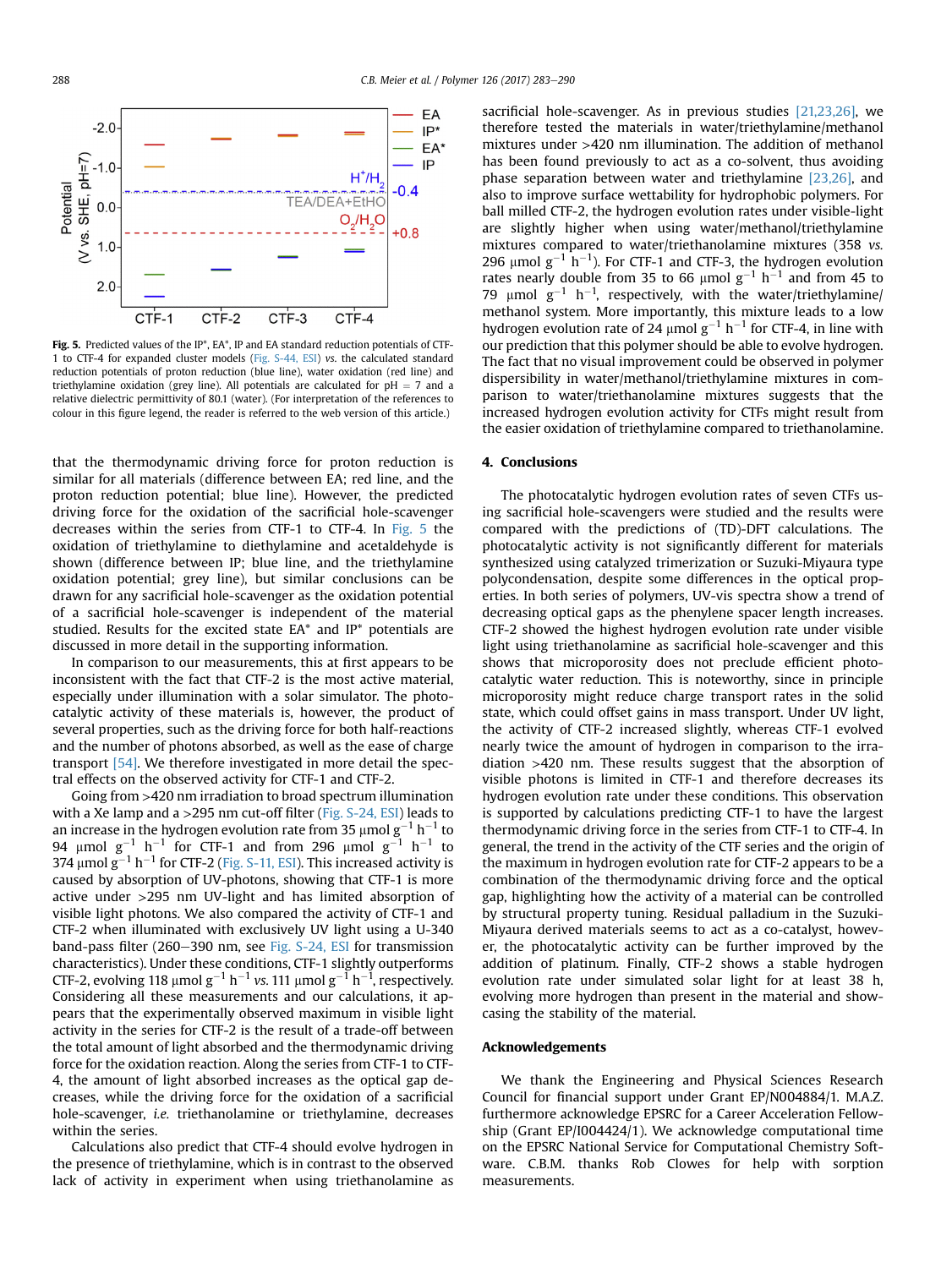#### <span id="page-6-0"></span>Appendix A. Supplementary data

Supplementary data related to this article can be found at [http://](http://dx.doi.org/10.1016/j.polymer.2017.04.017) [dx.doi.org/10.1016/j.polymer.2017.04.017.](http://dx.doi.org/10.1016/j.polymer.2017.04.017)

#### References

- [1] [X. Chen, S. Shen, L. Guo, S.S. Mao, Semiconductor-based photocatalytic](http://refhub.elsevier.com/S0032-3861(17)30385-3/sref1) [hydrogen generation, Chem. Rev. 110 \(2010\) 6503](http://refhub.elsevier.com/S0032-3861(17)30385-3/sref1)-[6570](http://refhub.elsevier.com/S0032-3861(17)30385-3/sref1).
- [2] [A. Kudo, Y. Miseki, Heterogeneous photocatalyst materials for water splitting,](http://refhub.elsevier.com/S0032-3861(17)30385-3/sref2) [Chem. Soc. Rev. 38 \(2009\) 253](http://refhub.elsevier.com/S0032-3861(17)30385-3/sref2)-[278](http://refhub.elsevier.com/S0032-3861(17)30385-3/sref2).
- [3] [L. Yang, H. Zhou, T. Fan, D. Zhang, Semiconductor photocatalysts for water](http://refhub.elsevier.com/S0032-3861(17)30385-3/sref3) [oxidation: current status and challenges, Phys. Chem. Chem. Phys. 16 \(2014\)](http://refhub.elsevier.com/S0032-3861(17)30385-3/sref3) [6810](http://refhub.elsevier.com/S0032-3861(17)30385-3/sref3)-6826
- [4] G. Zhang, Z.-A. Lan, X. Wang, Conjugated polymers: catalysts for photo-<br>catalytic hydrogen evolution. Angew. Chem. Int. Ed. 55 (2016) hydrogen evolution, Angew. Chem. Int. Ed. 55 (2016) [15712](http://refhub.elsevier.com/S0032-3861(17)30385-3/sref4)-[15727](http://refhub.elsevier.com/S0032-3861(17)30385-3/sref4).
- [5] [X. Wang, K. Maeda, A. Thomas, K. Takanabe, G. Xin, J.M. Carlsson, K. Domen,](http://refhub.elsevier.com/S0032-3861(17)30385-3/sref5) [M. Antonietti, A metal-free polymeric photocatalyst for hydrogen production](http://refhub.elsevier.com/S0032-3861(17)30385-3/sref5) from water under visible light, Nat. Mater. 8  $(2009)$  76-[80](http://refhub.elsevier.com/S0032-3861(17)30385-3/sref5).
- [6] [Y. Zheng, L. Lin, B. Wang, X. Wang, Graphitic carbon nitride polymers toward](http://refhub.elsevier.com/S0032-3861(17)30385-3/sref6) [sustainable photoredox catalysis, Angew. Chem. Int. Ed. 54 \(2015\)](http://refhub.elsevier.com/S0032-3861(17)30385-3/sref6) [12868](http://refhub.elsevier.com/S0032-3861(17)30385-3/sref6)-[12884](http://refhub.elsevier.com/S0032-3861(17)30385-3/sref6).
- [7] [S. Cao, J. Low, J. Yu, M. Jaroniec, Polymeric photocatalysts based on graphitic](http://refhub.elsevier.com/S0032-3861(17)30385-3/sref7) [carbon nitride, Adv. Mater. 27 \(2015\) 2150](http://refhub.elsevier.com/S0032-3861(17)30385-3/sref7)-[2176](http://refhub.elsevier.com/S0032-3861(17)30385-3/sref7).
- [8] [V.W.-H. Lau, M.B. Mesch, V. Duppel, V. Blum, J. Senker, B.V. Lotsch, Low-mo](http://refhub.elsevier.com/S0032-3861(17)30385-3/sref8)[lecular-weight carbon nitrides for solar hydrogen evolution, J. Am. Chem. Soc.](http://refhub.elsevier.com/S0032-3861(17)30385-3/sref8) [137 \(2015\) 1064](http://refhub.elsevier.com/S0032-3861(17)30385-3/sref8)-[1072.](http://refhub.elsevier.com/S0032-3861(17)30385-3/sref8)
- [9] [W.-J. Ong, L.-L. Tan, Y.H. Ng, S.-T. Yong, S.-P. Chai, Graphitic carbon nitride \(g-](http://refhub.elsevier.com/S0032-3861(17)30385-3/sref9)[C3N4\)](http://refhub.elsevier.com/S0032-3861(17)30385-3/sref9)-Based photocatalysts for artifi[cial photosynthesis and environmental](http://refhub.elsevier.com/S0032-3861(17)30385-3/sref9) [remediation: are we a step closer to achieving sustainability? Chem. Rev. 116](http://refhub.elsevier.com/S0032-3861(17)30385-3/sref9)  $(2016)$  7159-[7329.](http://refhub.elsevier.com/S0032-3861(17)30385-3/sref9)
- [10] S. Cao, J. Yu, g-C<sub>3</sub>N<sub>4</sub>-based photocatalysts for hydrogen generation, J. Phys. [Chem. Lett. 5 \(2014\) 2101](http://refhub.elsevier.com/S0032-3861(17)30385-3/sref10)-[2107.](http://refhub.elsevier.com/S0032-3861(17)30385-3/sref10)
- [11] [J. Liu, Y. Liu, N. Liu, Y. Han, X. Zhang, H. Huang, Y. Lifshitz, S.-T. Lee, J. Zhong,](http://refhub.elsevier.com/S0032-3861(17)30385-3/sref11) Z. Kang, Metal-free effi[cient photocatalyst for stable visible water splitting via](http://refhub.elsevier.com/S0032-3861(17)30385-3/sref11) [a two-electron pathway, Science 347 \(2015\) 970](http://refhub.elsevier.com/S0032-3861(17)30385-3/sref11)-[974](http://refhub.elsevier.com/S0032-3861(17)30385-3/sref11).
- [12] G. Zhang, Z.-A. Lan, L. Lin, S. Lin, X. Wang, Overall water splitting by  $Pt/g-C_3N_4$ [photocatalysts without using sacri](http://refhub.elsevier.com/S0032-3861(17)30385-3/sref12)ficial agents, Chem. Sci. 7 (2016)  $3062 - 3066.$  $3062 - 3066.$  $3062 - 3066.$  $3062 - 3066.$
- [13] [J. Zhang, X. Chen, K. Takanabe, K. Maeda, K. Domen, J.D. Epping, X. Fu,](http://refhub.elsevier.com/S0032-3861(17)30385-3/sref13) [M. Antonietti, X. Wang, Synthesis of a carbon nitride structure for visible](http://refhub.elsevier.com/S0032-3861(17)30385-3/sref13)[light catalysis by copolymerization, Angew. Chem. Int. Ed. 49 \(2010\)](http://refhub.elsevier.com/S0032-3861(17)30385-3/sref13)  $441 - 444$  $441 - 444$  $441 - 444$
- [14] [K. Schwinghammer, B. Tuffy, M.B. Mesch, E. Wirnhier, C. Martineau,](http://refhub.elsevier.com/S0032-3861(17)30385-3/sref14) [F. Taulelle, W. Schnick, J. Senker, B.V. Lotsch, Triazine-based carbon nitrides](http://refhub.elsevier.com/S0032-3861(17)30385-3/sref14) [for visible-light-driven hydrogen evolution, Angew. Chem. Int. Ed. 52 \(2013\)](http://refhub.elsevier.com/S0032-3861(17)30385-3/sref14) [2435](http://refhub.elsevier.com/S0032-3861(17)30385-3/sref14)-[2439](http://refhub.elsevier.com/S0032-3861(17)30385-3/sref14).
- [15] [J. Zhang, J. Sun, K. Maeda, K. Domen, P. Liu, M. Antonietti, X. Fu, X. Wang,](http://refhub.elsevier.com/S0032-3861(17)30385-3/sref15) [Sulfur-mediated synthesis of carbon nitride: band-gap engineering and](http://refhub.elsevier.com/S0032-3861(17)30385-3/sref15) [improved functions for photocatalysis, Energy Environ. Sci. 4 \(2011\)](http://refhub.elsevier.com/S0032-3861(17)30385-3/sref15) [675](http://refhub.elsevier.com/S0032-3861(17)30385-3/sref15)-[678.](http://refhub.elsevier.com/S0032-3861(17)30385-3/sref15)
- [16] [S. Hu, F. Li, Z. Fan, F. Wang, Y. Zhao, Z. Lv, Band gap-tunable potassium doped](http://refhub.elsevier.com/S0032-3861(17)30385-3/sref16) [graphitic carbon nitride with enhanced mineralization ability, Dalt. Trans. 44](http://refhub.elsevier.com/S0032-3861(17)30385-3/sref16)  $(2015)$  1084-[1092](http://refhub.elsevier.com/S0032-3861(17)30385-3/sref16).
- [17] [S. Yanagida, A. Kabumoto, K. Mizumoto, C. Pac, K. Yoshino, Poly\(](http://refhub.elsevier.com/S0032-3861(17)30385-3/sref17)p-phenylene) [catalysed photoreduction of water to hydrogen, J. Chem. Soc. Chem. Commun.](http://refhub.elsevier.com/S0032-3861(17)30385-3/sref17)  $(1985)$  474 $-475$ .
- [18] [T. Shibata, A. Kabumoto, T. Shiragami, O. Ishitani, C. Pac, S. Yanagida, Novel](http://refhub.elsevier.com/S0032-3861(17)30385-3/sref18) [visible-light-driven photocatalyst. Poly\(](http://refhub.elsevier.com/S0032-3861(17)30385-3/sref18)p-phenylene)-Catalyzed photoreduc[tions of water, carbonyl compounds, and ole](http://refhub.elsevier.com/S0032-3861(17)30385-3/sref18)fins, J. Phys. Chem. 94 (1990) [2068](http://refhub.elsevier.com/S0032-3861(17)30385-3/sref18)-[2076](http://refhub.elsevier.com/S0032-3861(17)30385-3/sref18)
- [19] [S. Matsuoka, H. Fujii, T. Yamada, C. Pac, A. Ishida, S. Takamuku, M. Kusaba,](http://refhub.elsevier.com/S0032-3861(17)30385-3/sref19) [N. Nakashima, S. Yanagida, Photocatalysis of oligo\(](http://refhub.elsevier.com/S0032-3861(17)30385-3/sref19)p-phenylenes). Photo[reductive production of hydrogen and ethanol in aqueous triethylamine,](http://refhub.elsevier.com/S0032-3861(17)30385-3/sref19) [J. Phys. Chem. 95 \(1991\) 5802](http://refhub.elsevier.com/S0032-3861(17)30385-3/sref19)-[5808](http://refhub.elsevier.com/S0032-3861(17)30385-3/sref19).
- [20] [S. Matsuoka, T. Kohzuki, Y. Kuwana, A. Nakamura, S. Yanagida, Visible-light](http://refhub.elsevier.com/S0032-3861(17)30385-3/sref20)[induced photocatalysis of poly\(pyridine-2,5-diyl\). Photoreduction of water,](http://refhub.elsevier.com/S0032-3861(17)30385-3/sref20) [carbonyl compounds and alkenes with triethylamine, J. Chem. Soc. Perkin](http://refhub.elsevier.com/S0032-3861(17)30385-3/sref20) [Trans. 2 \(1992\) 679](http://refhub.elsevier.com/S0032-3861(17)30385-3/sref20)-[685](http://refhub.elsevier.com/S0032-3861(17)30385-3/sref20).
- [21] [R.S. Sprick, J.-X. Jiang, B. Bonillo, S. Ren, T. Ratvijitvech, P. Guiglion,](http://refhub.elsevier.com/S0032-3861(17)30385-3/sref21) [M.A. Zwijnenburg, D.J. Adams, A.I. Cooper, Tunable organic photocatalysts for](http://refhub.elsevier.com/S0032-3861(17)30385-3/sref21) [visible-light-driven hydrogen evolution, J. Am. Chem. Soc. 137 \(2015\)](http://refhub.elsevier.com/S0032-3861(17)30385-3/sref21) [3265](http://refhub.elsevier.com/S0032-3861(17)30385-3/sref21)-[3270](http://refhub.elsevier.com/S0032-3861(17)30385-3/sref21)
- [22] [V.S. Vyas, B.V. Lotsch, Organic polymers form fuel from water, Nature 521](http://refhub.elsevier.com/S0032-3861(17)30385-3/sref22)  $(2015)$  41-[42](http://refhub.elsevier.com/S0032-3861(17)30385-3/sref22).
- [23] [R.S. Sprick, B. Bonillo, M. Sachs, R. Clowes, J.R. Durrant, D.J. Adams, A.I. Cooper,](http://refhub.elsevier.com/S0032-3861(17)30385-3/sref23) [Extended conjugated microporous polymers for photocatalytic hydrogen](http://refhub.elsevier.com/S0032-3861(17)30385-3/sref23) [evolution from water, Chem. Commun. 52 \(2016\) 10008](http://refhub.elsevier.com/S0032-3861(17)30385-3/sref23)-[10011.](http://refhub.elsevier.com/S0032-3861(17)30385-3/sref23)
- [24] [L. Li, Z. Cai, Q. Wu, W.-Y. Lo, N. Zhang, L.X. Chen, L. Yu, Rational design of](http://refhub.elsevier.com/S0032-3861(17)30385-3/sref24) [porous conjugated polymers and roles of residual palladium for photo](http://refhub.elsevier.com/S0032-3861(17)30385-3/sref24)[catalytic hydrogen production, J. Am. Chem. Soc. 138 \(2016\) 7681](http://refhub.elsevier.com/S0032-3861(17)30385-3/sref24)-[7686.](http://refhub.elsevier.com/S0032-3861(17)30385-3/sref24)
- [25] [L. Li, W.-Y. Lo, Z. Cai, N. Zhang, L. Yu, Donor](http://refhub.elsevier.com/S0032-3861(17)30385-3/sref25)-[acceptor porous conjugated](http://refhub.elsevier.com/S0032-3861(17)30385-3/sref25)

[polymers for photocatalytic hydrogen production: the importance of acceptor](http://refhub.elsevier.com/S0032-3861(17)30385-3/sref25) comonomer, Macromolecules  $49$  (2016) 6903-[6909](http://refhub.elsevier.com/S0032-3861(17)30385-3/sref25).

- [26] [R.S. Sprick, B. Bonillo, R. Clowes, P. Guiglion, N.J. Brownbill, B.J. Slater, F. Blanc,](http://refhub.elsevier.com/S0032-3861(17)30385-3/sref26) [M.A. Zwijnenburg, D.J. Adams, A.I. Cooper, Visible light-driven hydrogen](http://refhub.elsevier.com/S0032-3861(17)30385-3/sref26) [evolution using planarized conjugated polymer photocatalysts, Angew. Chem.](http://refhub.elsevier.com/S0032-3861(17)30385-3/sref26) [Int. Ed. 128 \(2016\) 1824](http://refhub.elsevier.com/S0032-3861(17)30385-3/sref26)-[1828](http://refhub.elsevier.com/S0032-3861(17)30385-3/sref26).
- [27] [C. Yang, B.C. Ma, L. Zhang, S. Lin, S. Ghasimi, K. Landfester, K.A.I. Zhang,](http://refhub.elsevier.com/S0032-3861(17)30385-3/sref27) [X. Wang, Molecular engineering of conjugated polybenzothiadiazoles for](http://refhub.elsevier.com/S0032-3861(17)30385-3/sref27) [enhanced hydrogen production by photosynthesis, Angew. Chem. Int. Ed. 55](http://refhub.elsevier.com/S0032-3861(17)30385-3/sref27)  $(2016)$   $9348 - 9352$  $9348 - 9352$ .
- [28] [L. Wang, R. Fern](http://refhub.elsevier.com/S0032-3861(17)30385-3/sref28)á[ndez-Ter](http://refhub.elsevier.com/S0032-3861(17)30385-3/sref28)án, L. Zhang, D.L.A. Fernandes, L. Tian, H. Chen [H. Tian, Organic polymer dots as photocatalyst for visible light-driven](http://refhub.elsevier.com/S0032-3861(17)30385-3/sref28) hydrogen generation, Angew. Chem. Int. Ed. 55  $(2016)$  12306-[12310.](http://refhub.elsevier.com/S0032-3861(17)30385-3/sref28)
- [29] [P. Kuhn, M. Antonietti, A. Thomas, Porous, covalent triazine-based frame](http://refhub.elsevier.com/S0032-3861(17)30385-3/sref29)[works prepared by ionothermal synthesis, Angew. Chem. Int. Ed. 47 \(2008\)](http://refhub.elsevier.com/S0032-3861(17)30385-3/sref29) [3450](http://refhub.elsevier.com/S0032-3861(17)30385-3/sref29)-[3453](http://refhub.elsevier.com/S0032-3861(17)30385-3/sref29).
- [30] M.J. Boidys, J. Jeromenok, A. Thomas, M. Antonietti, Rational extension of the [family of layered, covalent, triazine-based frameworks with regular porosity,](http://refhub.elsevier.com/S0032-3861(17)30385-3/sref30) [Adv. Mater. 22 \(2010\) 2202](http://refhub.elsevier.com/S0032-3861(17)30385-3/sref30)-[2205.](http://refhub.elsevier.com/S0032-3861(17)30385-3/sref30)
- [31] [S. Kuecken, J. Schmidt, L. Zhi, A. Thomas, Conversion of amorphous polymer](http://refhub.elsevier.com/S0032-3861(17)30385-3/sref31) [networks to covalent organic frameworks under ionothermal conditions: a](http://refhub.elsevier.com/S0032-3861(17)30385-3/sref31) [facile synthesis route for covalent triazine frameworks, J. Mater. Chem. A 3](http://refhub.elsevier.com/S0032-3861(17)30385-3/sref31)  $(2015)$   $24422 - 24427$ .
- [32] [K. Schwinghammer, S. Hug, M.B. Mesch, J. Senker, B.V. Lotsch, Phenyl-triazine](http://refhub.elsevier.com/S0032-3861(17)30385-3/sref32) [oligomers for light-driven hydrogen evolution, Energy Environ. Sci. 8 \(2015\)](http://refhub.elsevier.com/S0032-3861(17)30385-3/sref32) [3345](http://refhub.elsevier.com/S0032-3861(17)30385-3/sref32)-[3353](http://refhub.elsevier.com/S0032-3861(17)30385-3/sref32)
- [33] [L. Stegbauer, K. Schwinghammer, B.V. Lotsch, A hydrazone-based covalent](http://refhub.elsevier.com/S0032-3861(17)30385-3/sref33) [organic framework for photocatalytic hydrogen production, Chem. Sci. 5](http://refhub.elsevier.com/S0032-3861(17)30385-3/sref33)  $(2014)$   $2789 - 2793$  $2789 - 2793$ .
- [34] [V.S. Vyas, F. Haase, L. Stegbauer, G. Savasci, F. Podjaski, C. Ochsenfeld,](http://refhub.elsevier.com/S0032-3861(17)30385-3/sref34) [B.V. Lotsch, A tunable azine covalent organic framework platform for visible](http://refhub.elsevier.com/S0032-3861(17)30385-3/sref34) [light-induced hydrogen generation, Nat. Commun. 6 \(2015\) 8508.](http://refhub.elsevier.com/S0032-3861(17)30385-3/sref34)
- [35] A. Bhunia, D. Esquivel, S. Dey, R. Fernández-Terán, Y. Goto, S. Inagaki, P. Van Der Voort, C. Janiak, A photoluminescent covalent triazine framework: CO<sub>2</sub> [adsorption, light-driven hydrogen evolution and sensing of nitroaromatics,](http://refhub.elsevier.com/S0032-3861(17)30385-3/sref35) . Mater. Chem. A 4 (2016) 13450-[13457](http://refhub.elsevier.com/S0032-3861(17)30385-3/sref35).
- [36] [J. Bi, W. Fang, L. Li, J. Wang, S. Liang, Y. He, M. Liu, L. Wu, Covalent triazine](http://refhub.elsevier.com/S0032-3861(17)30385-3/sref36)[based frameworks as visible light photocatalysts for the splitting of water,](http://refhub.elsevier.com/S0032-3861(17)30385-3/sref36) [Macromol. Rapid Commun. 36 \(2015\) 1799](http://refhub.elsevier.com/S0032-3861(17)30385-3/sref36)-[1805.](http://refhub.elsevier.com/S0032-3861(17)30385-3/sref36)
- [37] [M.A. Ismail, R.K. Arafa, R. Brun, T. Wenzler, Y. Miao, W.D. Wilson, C. Generaux,](http://refhub.elsevier.com/S0032-3861(17)30385-3/sref37) [A. Bridges, J.E. Hall, D.W. Boykin, Synthesis, DNA af](http://refhub.elsevier.com/S0032-3861(17)30385-3/sref37)finity, and antiprotozoal [activity of linear dications: terphenyl diamidines and analogues, J. Med. Chem.](http://refhub.elsevier.com/S0032-3861(17)30385-3/sref37) [49 \(2006\) 5324](http://refhub.elsevier.com/S0032-3861(17)30385-3/sref37)-[5332](http://refhub.elsevier.com/S0032-3861(17)30385-3/sref37).
- [38] [M. Schiek, K. Al-Shamery, A. Lützen, Synthesis of Symmetrically and Un](http://refhub.elsevier.com/S0032-3861(17)30385-3/sref38)symmetrically para-Functionalized p[-Quaterphenylenes, Synthesis 4 \(2007\)](http://refhub.elsevier.com/S0032-3861(17)30385-3/sref38)  $0613 - 0621$  $0613 - 0621$  $0613 - 0621$ .
- [39] F. Furche, R. Ahlrichs, C. Hättig, W. Klopper, M. Sierka, F. Weigend, Turbomole, [WIREs Comput. Mol. Sci. 4 \(2014\) 91](http://refhub.elsevier.com/S0032-3861(17)30385-3/sref39)-[100](http://refhub.elsevier.com/S0032-3861(17)30385-3/sref39).
- [40] [A.D. Becke, Density-functional thermochemistry. III. The role of exact ex](http://refhub.elsevier.com/S0032-3861(17)30385-3/sref40)[change, J. Chem. Phys. 98 \(1993\) 5648](http://refhub.elsevier.com/S0032-3861(17)30385-3/sref40)-[5652](http://refhub.elsevier.com/S0032-3861(17)30385-3/sref40).
- [41] [P.J. Stephens, F.J. Devlin, C.F. Chabalowski, M.J. Frisch,](http://refhub.elsevier.com/S0032-3861(17)30385-3/sref41) Ab initio calculation of [vibrational absorption and circular dichroism spectra using density functional](http://refhub.elsevier.com/S0032-3861(17)30385-3/sref41) force fi[elds, J. Phys. Chem. 98 \(1994\) 11623](http://refhub.elsevier.com/S0032-3861(17)30385-3/sref41)-[11627.](http://refhub.elsevier.com/S0032-3861(17)30385-3/sref41)
- [42] [A. Klamt, G. Schüürmann, COSMO: a new approach to dielectric screening in](http://refhub.elsevier.com/S0032-3861(17)30385-3/sref42) [solvents with explicit expressions for the screening energy and its gradient, J.](http://refhub.elsevier.com/S0032-3861(17)30385-3/sref42) [Chem. Soc. Perkin Trans. 2 \(1993\) 799](http://refhub.elsevier.com/S0032-3861(17)30385-3/sref42)-[805](http://refhub.elsevier.com/S0032-3861(17)30385-3/sref42).
- [43] [S. Ren, M.J. Bojdys, R. Dawson, A. Laybourn, Y.Z. Khimyak, D.J. Adams,](http://refhub.elsevier.com/S0032-3861(17)30385-3/sref43) A.I. Cooper, Porous, fl[uorescent, covalent triazine-based frameworks via](http://refhub.elsevier.com/S0032-3861(17)30385-3/sref43) [room-temperature and microwave-assisted synthesis, Adv. Mater. 24 \(2012\)](http://refhub.elsevier.com/S0032-3861(17)30385-3/sref43)  $2357 - 2361.$  $2357 - 2361.$  $2357 - 2361.$  $2357 - 2361.$
- [44] [C.R. DeBlase, W.R. Dichtel, Moving beyond boron: the emergence of new](http://refhub.elsevier.com/S0032-3861(17)30385-3/sref44) [linkage chemistries in covalent organic frameworks, Macromolecules 49](http://refhub.elsevier.com/S0032-3861(17)30385-3/sref44)  $(2016)$  5297-[5305](http://refhub.elsevier.com/S0032-3861(17)30385-3/sref44).
- [45] [Y. Zeng, R. Zou, Z. Luo, H. Zhang, X. Yao, X. Ma, R. Zou, Y. Zhao, Covalent](http://refhub.elsevier.com/S0032-3861(17)30385-3/sref45) [organic frameworks formed with two types of covalent bonds based on](http://refhub.elsevier.com/S0032-3861(17)30385-3/sref45) [orthogonal reactions, J. Am. Chem. Soc. 137 \(2015\) 1020](http://refhub.elsevier.com/S0032-3861(17)30385-3/sref45)-[1023.](http://refhub.elsevier.com/S0032-3861(17)30385-3/sref45)
- [46] [M.G. Schwab, M. Hamburger, X. Feng, J. Shu, H.W. Spiess, X. Wang,](http://refhub.elsevier.com/S0032-3861(17)30385-3/sref46) [M. Antonietti, K. Müllen, Photocatalytic hydrogen evolution through fully](http://refhub.elsevier.com/S0032-3861(17)30385-3/sref46) [conjugated poly\(azomethine\) networks, Chem. Commun. 46 \(2010\)](http://refhub.elsevier.com/S0032-3861(17)30385-3/sref46) [8932](http://refhub.elsevier.com/S0032-3861(17)30385-3/sref46)-[8934](http://refhub.elsevier.com/S0032-3861(17)30385-3/sref46).
- [47] [K.T. Nielsen, K. Bechgaard, F.C. Krebs, Removal of palladium nanoparticles](http://refhub.elsevier.com/S0032-3861(17)30385-3/sref47) [from polymer materials, Macromolecules 38 \(2005\) 658](http://refhub.elsevier.com/S0032-3861(17)30385-3/sref47)-[659.](http://refhub.elsevier.com/S0032-3861(17)30385-3/sref47)
- [48] [M.P. Nikiforov, B. Lai, W. Chen, S. Chen, R.D. Schaller, J. Strzalka, J. Maser,](http://refhub.elsevier.com/S0032-3861(17)30385-3/sref48) [S.B. Darling, Detection and role of trace impurities in high-performance](http://refhub.elsevier.com/S0032-3861(17)30385-3/sref48) [organic solar cells, Energy Environ. Sci. 6 \(2013\) 1513](http://refhub.elsevier.com/S0032-3861(17)30385-3/sref48)-[1520.](http://refhub.elsevier.com/S0032-3861(17)30385-3/sref48)
- [49] [C. Bracher, H. Yi, N.W. Scarratt, R. Masters, A.J. Pearson, C. Rodenburg, A. Iraqi,](http://refhub.elsevier.com/S0032-3861(17)30385-3/sref49) [D.G. Lidzey, The effect of residual palladium catalyst on the performance and](http://refhub.elsevier.com/S0032-3861(17)30385-3/sref49) [stability of PCDTBT:PC70BM organic solar cells, Org. Electron 27 \(2015\)](http://refhub.elsevier.com/S0032-3861(17)30385-3/sref49)  $266 - 273$  $266 - 273$
- [50] [K. Maeda, X. Wang, Y. Nishihara, D. Lu, M. Antonietti, K. Domen, Pho](http://refhub.elsevier.com/S0032-3861(17)30385-3/sref50)[tocatalytic activities of graphitic carbon nitride powder for water](http://refhub.elsevier.com/S0032-3861(17)30385-3/sref50) [reduction and oxidation under visible light, J. Phys. Chem. C 113 \(2009\)](http://refhub.elsevier.com/S0032-3861(17)30385-3/sref50) [4940](http://refhub.elsevier.com/S0032-3861(17)30385-3/sref50)-[4947](http://refhub.elsevier.com/S0032-3861(17)30385-3/sref50).
- [51] [C.A. Caputo, M.A. Gross, V.W. Lau, C. Cavazza, B.V. Lotsch, E. Reisner, Photo](http://refhub.elsevier.com/S0032-3861(17)30385-3/sref51)[catalytic hydrogen production using polymeric carbon nitride with a](http://refhub.elsevier.com/S0032-3861(17)30385-3/sref51)